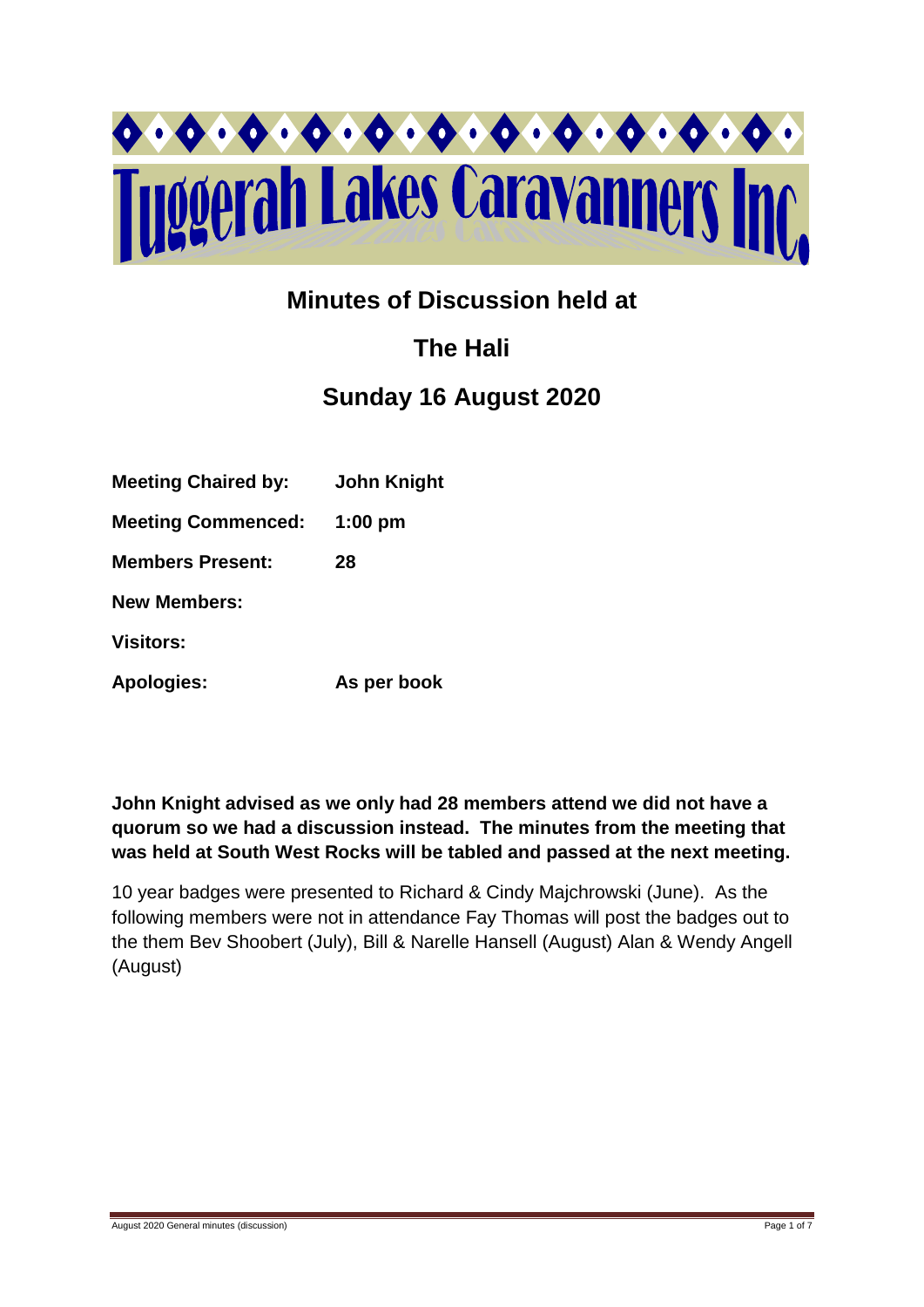| <b>Correspondence In:</b> | Email from NSW advising of the cancellation of<br>their AGM as the committee will continue as is |  |
|---------------------------|--------------------------------------------------------------------------------------------------|--|
|                           | except for the president but there has been<br>someone to put up his hand to take over           |  |

## **Correspondence Out:** Letter sent to Ingenia Holidays Park SWR – thank you

Letter sent to SWR County Club – thank you

Letter sent to Master Foods to thank them for the raffle prizes and also included photos of what was purchased for JHCH and the winners of the raffle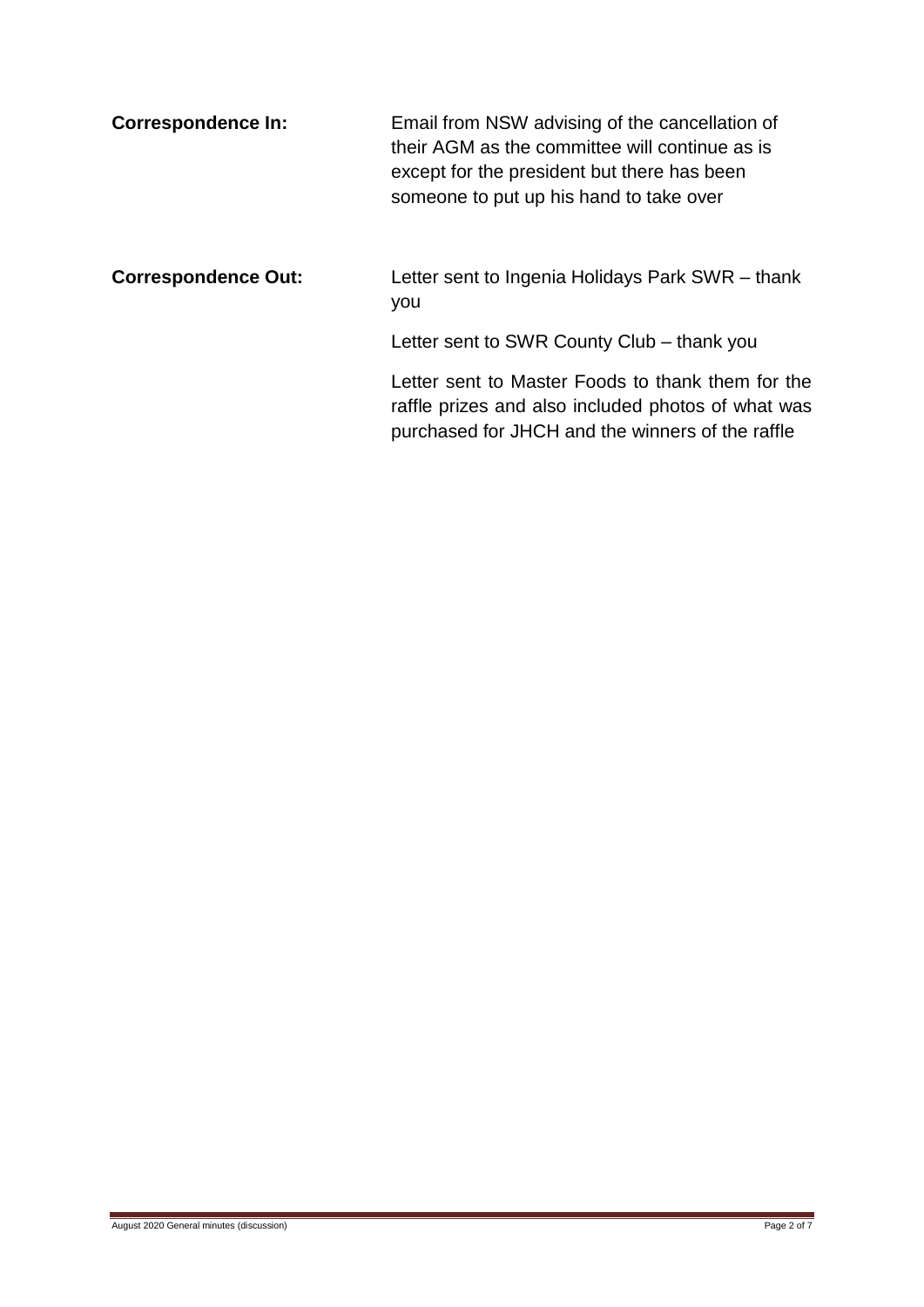## **Treasurer's Report**

### **BANK RECONCILIATION MONTHLY REPORT : JULY 2020**

| Carried Forward: Bank balance as at 30/6/2020                       |     |                                      | \$         | 5,495.47 |                                           |
|---------------------------------------------------------------------|-----|--------------------------------------|------------|----------|-------------------------------------------|
| <b>INCOME- July 2020</b>                                            |     |                                      |            |          |                                           |
| <b>Joining Fee</b>                                                  | \$  | 20.00                                |            |          |                                           |
| Annual subs                                                         | \$  | 20.00                                |            |          |                                           |
| Raffle at South West Rocks                                          | \$  | 200.00                               |            |          |                                           |
| Christmas in July                                                   | \$  | 1,988.00                             |            |          |                                           |
| <b>Donations</b>                                                    | Ś   | 22.00                                |            |          |                                           |
| <b>TOTAL INCOME</b>                                                 | \$  | 2,250.00                             | \$         | 7,745.47 |                                           |
| <b>EXPENDITURE- July 2020</b>                                       |     |                                      |            |          |                                           |
| Raffle                                                              |     |                                      |            |          |                                           |
| Admin                                                               |     |                                      |            |          |                                           |
| South West Rocks Country Club                                       | \$  | 2,138.00                             |            |          |                                           |
| (Christmas in July lunch)                                           |     |                                      |            |          |                                           |
| <b>TOTAL EXPENDITURE</b>                                            | \$. | 2,138.00                             |            |          |                                           |
| <b>Closing Balance</b>                                              |     |                                      | \$         | 5,607.47 |                                           |
|                                                                     |     | <b>BANK STATEMENT RECONCILIATION</b> |            |          |                                           |
|                                                                     |     | Balance 31.7.20 \$                   |            | 5,607.47 |                                           |
|                                                                     |     |                                      |            |          |                                           |
| Statement and Reconciliation prepared by Lorraine Laney (Treasurer) |     |                                      |            |          |                                           |
|                                                                     |     |                                      |            |          |                                           |
|                                                                     |     |                                      | President: |          |                                           |
|                                                                     |     |                                      |            |          |                                           |
| Moved by: Lorraine Laney Seconded by:<br><b>PASSED</b>              |     |                                      |            |          | that the treasurer's report be accepted - |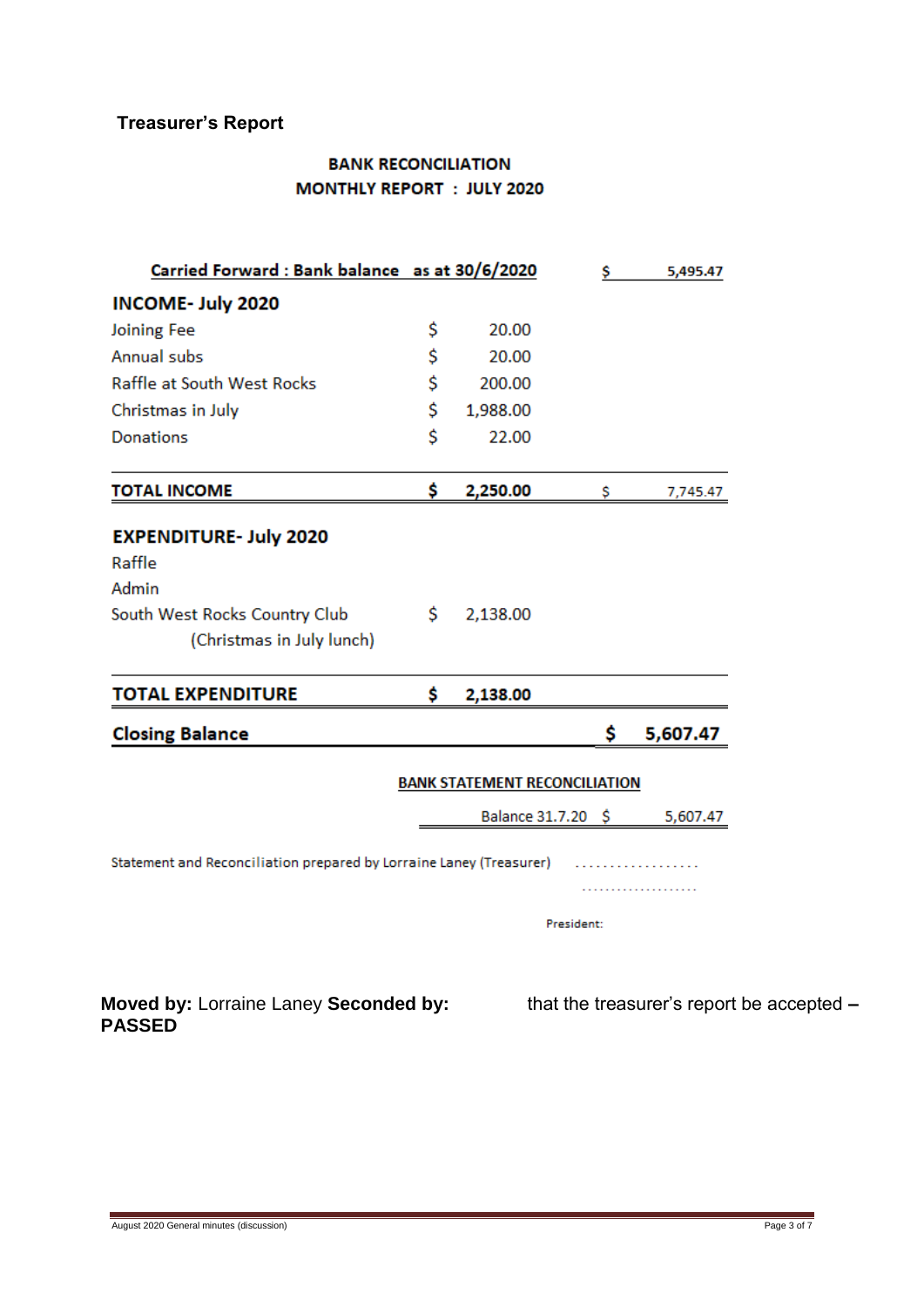### **Social Director's Report**

First of all Sandra and I would like to thank everybody who attended the Christmas in July rally with a crowd of 77 members. I feel we did a wonderful job of looking after each other by having temps taken daily by Fay, sanitizing every time we gathered and social distancing.

Special thanks to Mike Collins who provided a large shelter for us, and Norm Moore for doing a wonderful job organizing disc bowls. With so many members entering it ended up a long day starting at 9.15am and ending with the finals at 4pm. Congratulations to those who won.

Our next rally is Melbourne Cup rally which will be held at Cessnock. Our luncheon for this event is going to be held at Blue Thai restaurant which is near the office as you drive in. **It will be in the form of a 5 course banquet at the cost of \$30.00.** Can you please make this payment as soon as possible to Lorraine, as we need to confirm numbers? I am lead to believe that all sites have gone. So if you are not staying at the park but are within driving distance and would like to come to the lunch, please come and enjoy the day. Let us know by paying for your lunch and don't for get to put your name as reference if you are paying directly into the club account. We will also be organizing a drive visiting some vineyards and Pokolbin village on one of the days. If you were at last year's Melbourne Cup rally you may remember us doing an auction of the horses for the Ian Insull Cup with the money raised going as prizes for  $1<sup>st</sup>$ ,  $2<sup>nd</sup>$  and  $3<sup>rd</sup>$  and we will be doing that again along with the usual horse races and sweeps. **Lorraine Laney has asked that everyone pay \$30.00 per person for the lunch via direct deposit or go into a Greater Branch and deposit your payment. When making your deposit please make sure you put your name and Melbourne Cup lunch.**

As you all know Cessnock will be Sandra's and my last rally. With the AGM next month please consider standing for the position and we will only be too happy to show you what we have done and what to do at the Cessnock rally. That will prepare you for the next rally which, due to demand, is being held at Urunga in March.

REMEMBER if you don't have a social director you may, or may not, have rallies.

Till we meet again stay well and safe travels.

Janis and Sandra

### **UPCOMING RALLIES**

1. Del Rio Riverside Resort Wisemans Ferry – 31 Aug – 6 Sept (7 nights – out on 7 Sept) **Fay Thomas**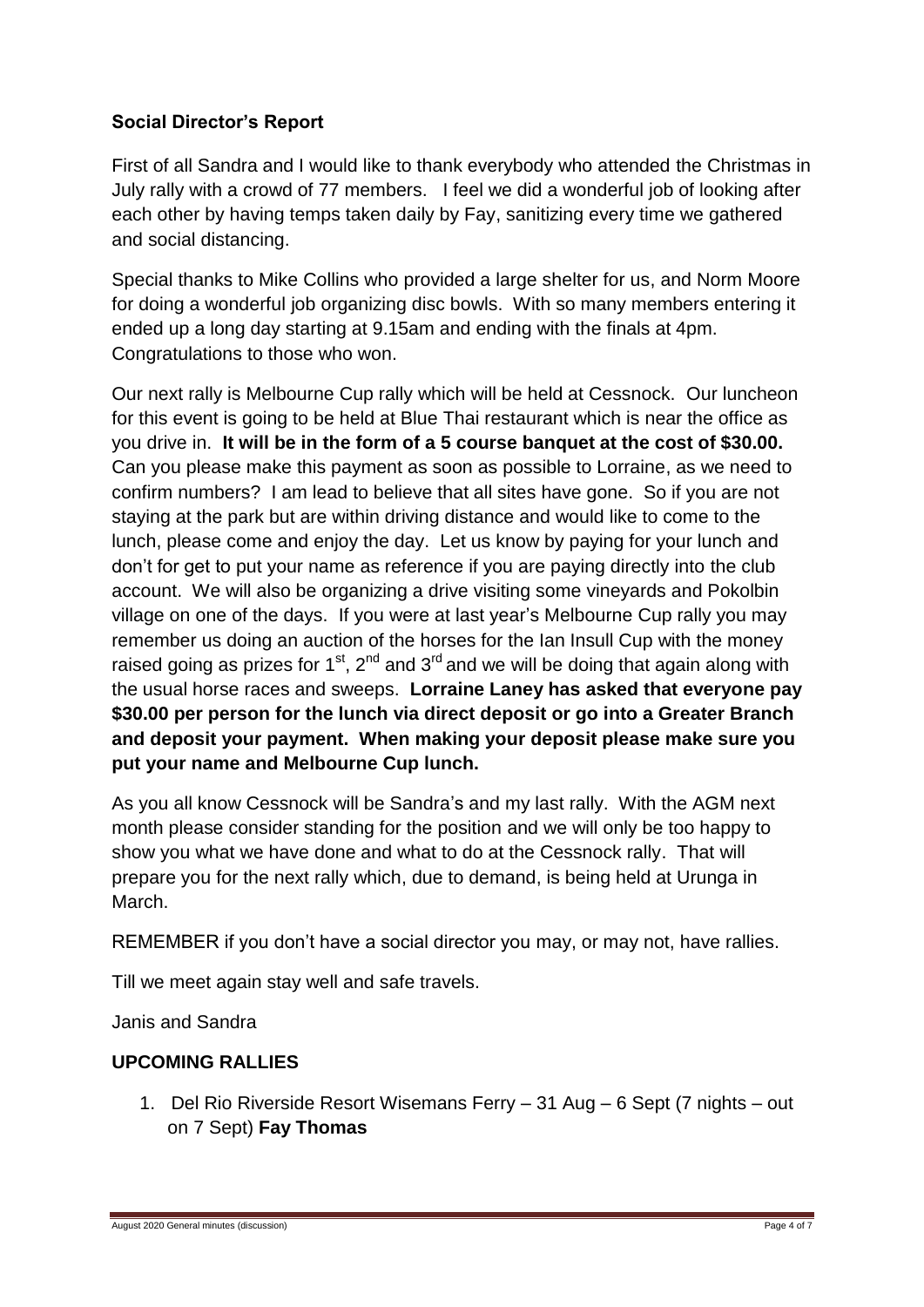- 2. Reflections North Haven 8 Sept 14 Sept (7 nights out on 15 Sept) **Fay Thomas**
- 3. Cessnock Caravan Park 29 Oct 5 Nov **Club Organised**
- 4. Narrabeen Leisure Trip 16 25 Nov **– Des Cooper**
- 5. Reflections Holiday Park Urunga 4 11 March 2021 **Club Organised**
- **Welfare Report –** Laurie Thomas had a fall and is in hospital and they are doing more tests. Laurie is not well at all so please include him in your prayers.

Bev Insull is recovering after her car accident. She is badly bruised and a little sore but improving every day.

Bill Hansell is in hospital after having an operation. After his operation he came down with pneumonia and was dehydrated. We hope that Bill has a speedy recovery.

Terry Fraser has a bulging disc and is in a lot of pain. The only place he can sleep comfortably is in the front seat of his ute.

Fred Pryde is going into hospital on  $20<sup>th</sup>$  to correct the problem that was caused from a previous operation. We wish him well and hope that they finally fix the problem.

Margaret Oakes has had another fall. We hope she feels better soon.

June Webster is not 100%. She is having muscle spasms in her leg which is very painful. We hope that they can sort out the problem soon.

We wish them all a speedy recovery and hope they are back with us soon.

**Members Rep –** Nothing to Report

**Editor's Report –** Nothing much to report but please keep any articles or anything else coming.

**Vice President's Report –** Nothing to Report

**NSW State Council Report –** Nothing to Report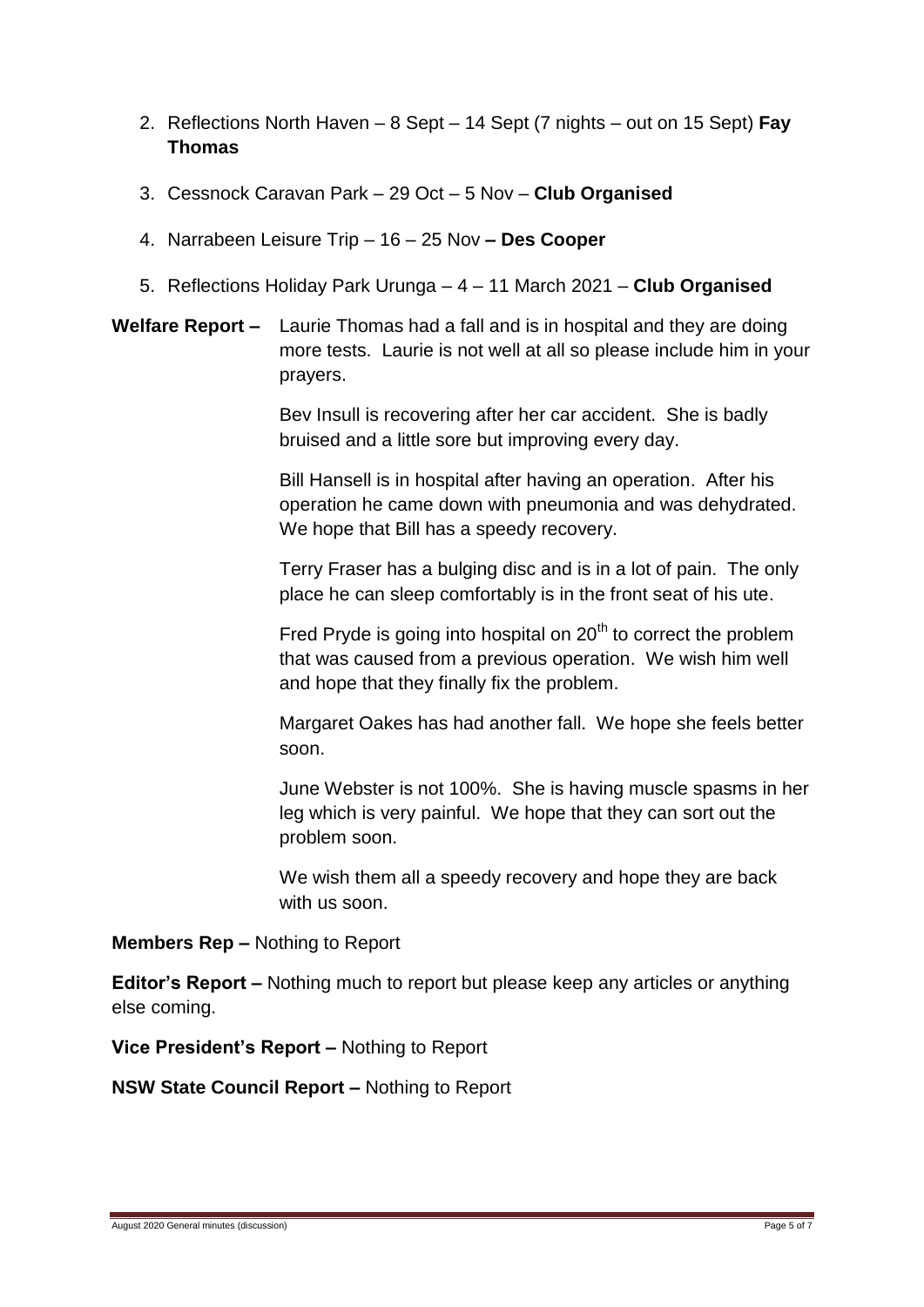#### **General Business**

As there were not many members in attendance today it was decided to change the value of the raffle prizes to 1<sup>st</sup> \$35.00, 2<sup>nd</sup> \$25.00, 3<sup>rd</sup> \$15.00.

Janis Treacy advised that as she has not been able to go to JHCH so she is waiting for someone to come to her house to collect all the items that she has purchased. Janis did advise that she was sure they would be very thankful.

Fay Thomas received an email from Blue Ducker thanking everyone for their kind words, calls, cards and prayers. Blue also included an ode that Peter Flippence had written for them. She will pass them onto Leonie Collins to put into the newsletter.

John Knight advised that we are unsure as to when we will have our next meeting which would be our AGM. As we don't know what will be happening, it has been decided that the present committee will continue, which is the same as NSW Caravan Association. We know that there are a couple of positions that have to be filled but this is something that the committee will do at a later date.

Fay Thomas has advised that her husband would prefer that members only call between 9:00 – 4:00 Monday to Friday (she will answer outside these times) but if you need to contact her out of these times please send an email. If you are calling please make sure that you call her mobile.

Chris Knight asked members if they are thinking of going away perhaps they should put a trip sheet on the board as other members may like to join them. We all know that it has been hard this year but we only have one trip organised for next year, so put your thinking caps on and find interesting places to go.

John Knight also acknowledged our newest member John Cook who arrived at the meeting today. Welcome John.

**Meeting Closed at – 1:35 pm**

**Next Meeting – TBA**